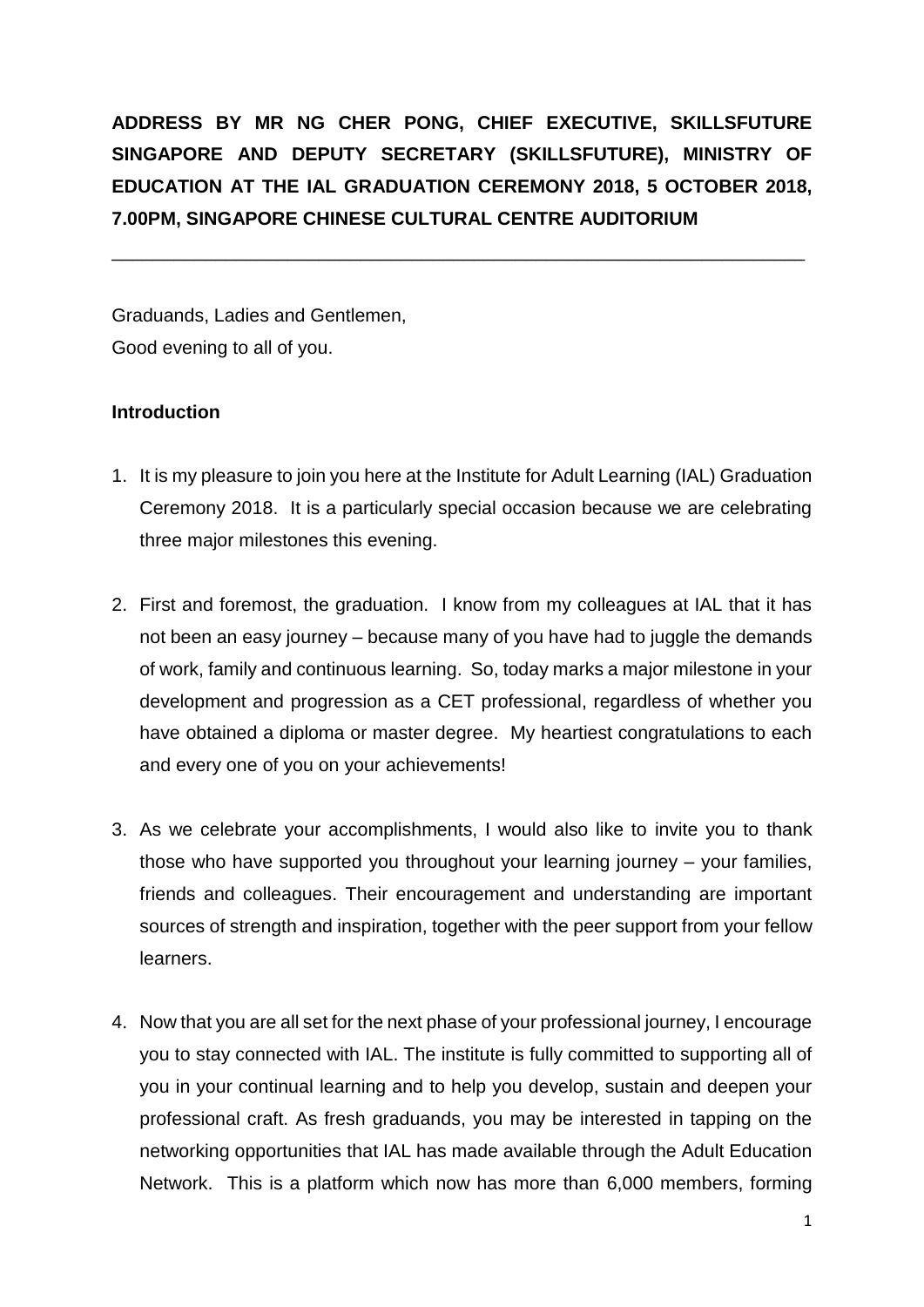special interest groups, with opportunities to attend a wide range of professional development workshops and explore business opportunities. To strengthen your professional standing, we invite you to participate in the Adult Education Professionalisation initiative, in order to be certified as Associate or Specialist Adult Educator, and tap on the development opportunities available. More than 1,400 Adult Educators have already come on board and I would urge you to do likewise. To support the professionals in this sector, particularly new entrants, IAL also offers a complimentary career advisory service for those of you who may require it. So, notwithstanding this graduation ceremony, you have every reason to continue to stay in touch with IAL.

## **Partnering with NIE – a Significant Step Forward**

- 5. Second, at this year's graduation ceremony, we are welcoming the first cohort of 16 graduates from our new Master's programme – the Master of Arts in Professional Education (MAPE). This is the first postgraduate programme offered by NIE, in collaboration with IAL. The arrangement with NIE is that IAL delivers two modules, covering topics such as quality assurance processes, facilitating learning and performance improvement at work. The programme therefore draws on the strengths of both NIE and IAL in the continuum of learning contextualised to Singapore's needs. It imparts critical skills in mentoring and coaching, innovative training, assessment and design practice.
- 6. Along with the other three Master's programmes offered by IAL, professionals in this sector now have the opportunity to deepen their skills in different areas of specialisation. Ms Eunice Lim is one of many who exemplifies this. She has just graduated from the inaugural MAPE intake. Eunice made a bold move into the TAE sector from real estate after discovering her passion for people development and training. She embarked on various training and development programmes, keeping abreast of the latest trends and pedagogical knowledge. Today, she contributes to the TAE community, imparting her expertise to SMEs as a SkillsFuture Mentor and developing training roadmaps on a voluntary basis. On top of that, she has to juggle her work with her role as a mother of three. I am sure this challenge of balancing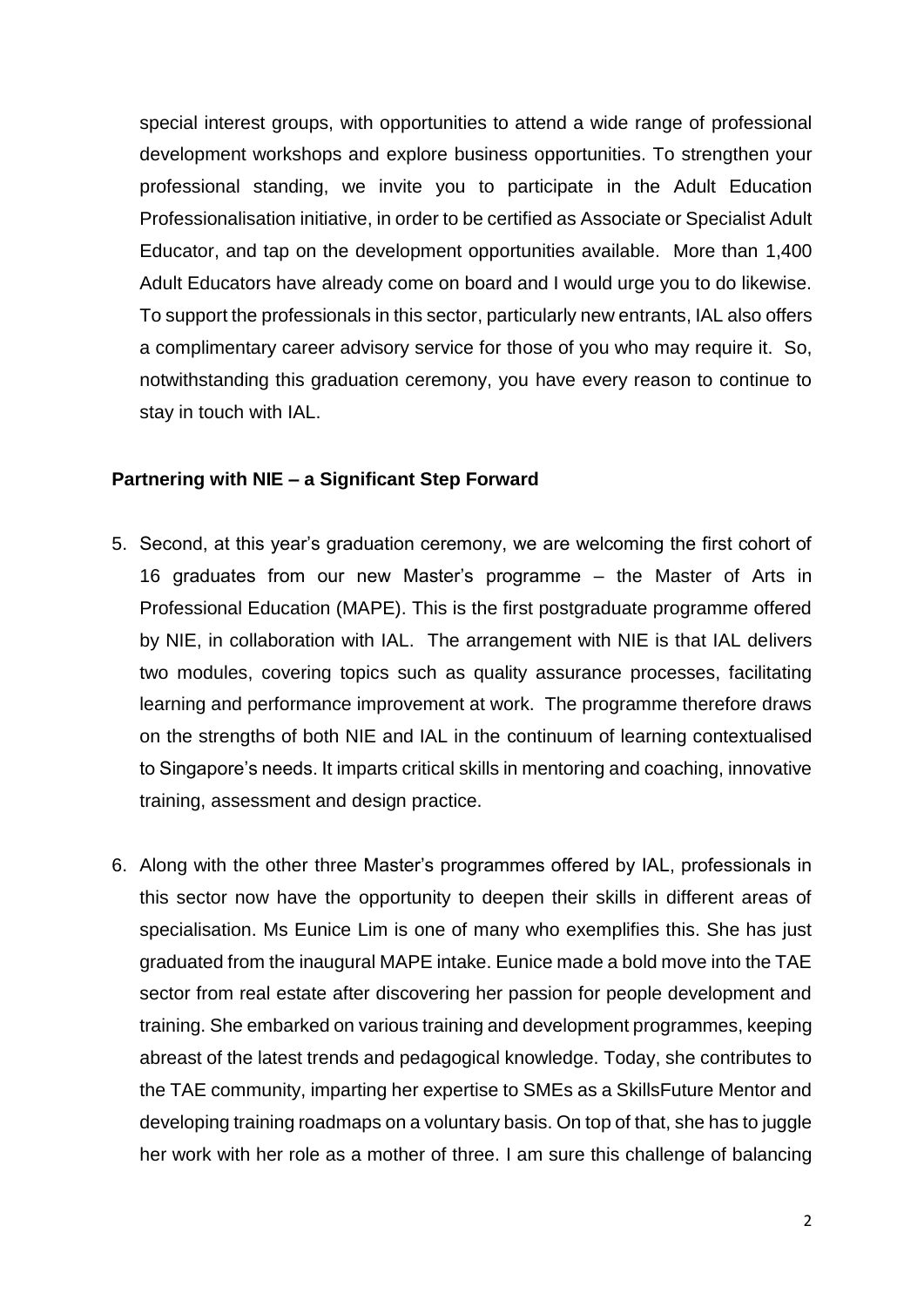responsibilities in work, family and professional development – resonates with many of you seated here. I encourage everyone here to continue with the same positive and upbeat mindset that has led you to your achievements tonight.

## **A Decade of Driving TAE Professionalisation**

- 7. Third, but certainly not the least important, this year also marks the 10<sup>th</sup> anniversary of IAL's establishment. IAL has grown from a 'start-up' to become a national institute that specialises in raising the professionalism of Adult Educators, and in driving innovation across the sector. We started with only one key offering – ACTA. Since then, we have grown from strength to strength. Over the years, we have expanded the range of programmes and initiatives, from diplomas and master's degrees specialising in different domains of adult learning, to facilitating professional networks, organising signature events such as Adult Learning Symposium, and even setting up the iN.LAB as a focal point to catalyse learning innovations physically. We have also upgraded from our rustic premises at Kay Siang Road to much more modern facilities at the Lifelong Learning Institute.
- 8. We could not have come this far without the support of our partners and learners, and I would like to thank everyone involved, including my IAL colleagues for their commitment and teamwork in always striving for excellence. As IAL sets its sight on continuously strengthening its support for the Adult Educators community, the institute will have to continue to transform.

## **The Future of IAL, the Future of TAE**

9. Today IAL is no longer a start-up, I firmly believe IAL's next decade will be even more exciting and dynamic. Key to IAL's success is retaining the vibrancy and spirit of a start-up is vital for IAL – almost existential in nature – because IAL needs to lead and show the way for the sector in supporting the transformation that is happening across almost every industry. We will therefore be seeing closer collaborations with companies, as we break away from the traditional paradigm of limiting learning to classrooms. Instead, we need to make learning more pervasive at workplaces, including the SMEs. IAL will be working closely with the recently